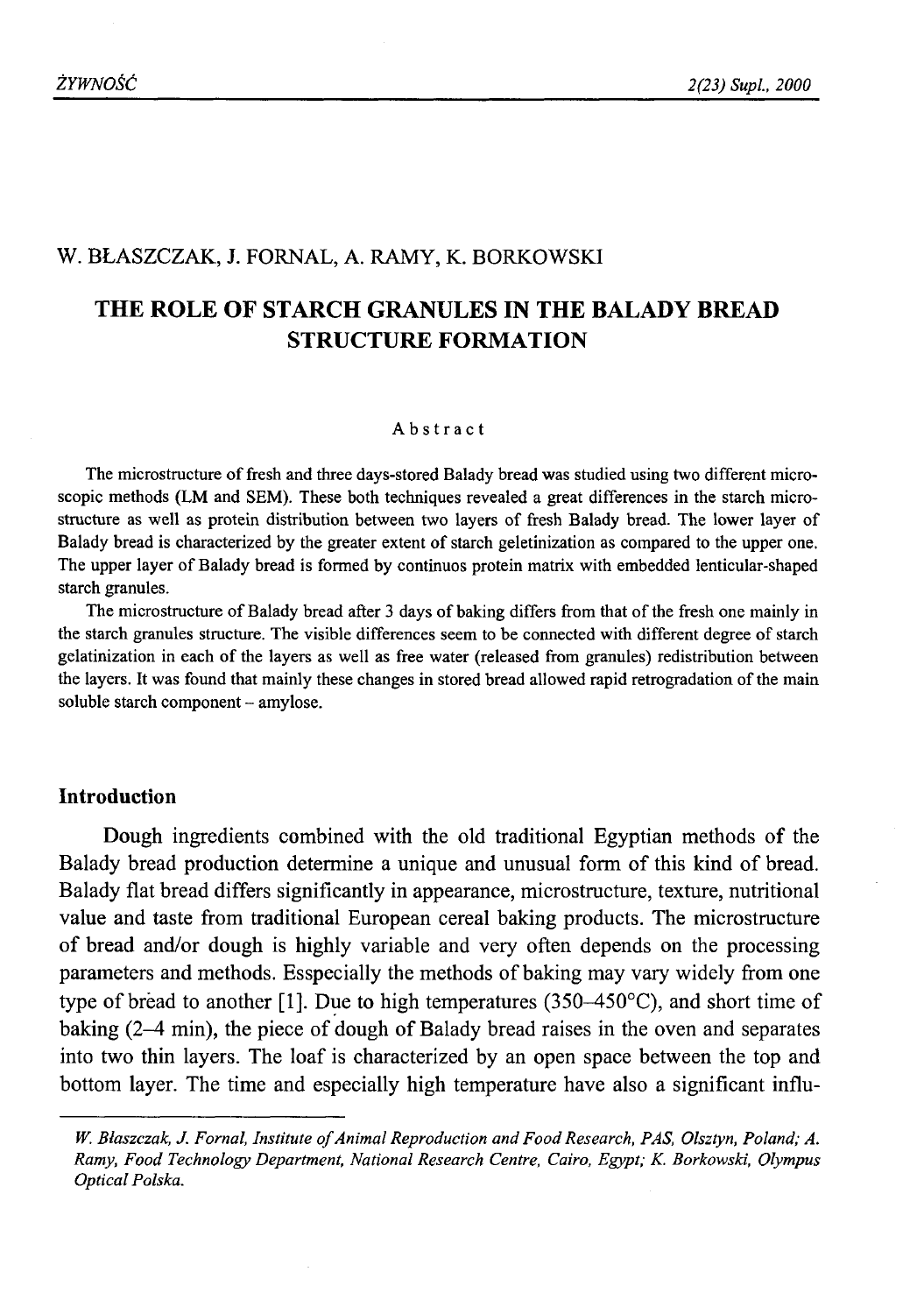ence on deterioration of protein quality as well as the degree of starch gelatinization during baking [4, 5, 15]. The swollen and partially solubilized starch granules are the essential structural elements of bread. Cooling and staling of bread are responsible for transformation of both starch polymers (amylose, amylopectin), including gelatinization and crystallization.

The SEM and LM microscope techniques have been used to examine the distribution of the specific components within two layers of Balady bread. Moreover, much attention was paid to the studies on the role of starch granules in the structure formation of the fresh and stored bread.

# **Materials and methods**

Balady bread was prepared using a commonly known baking procedure [4, 5, 8, 15]. The dough was fermented at 28°C for 40 min and divided into 180-g pieces. The dough pieces were placed on a wooden tray, which had been previously covered with a thin layer of bran. The dough pieces were placed in a fermentation cabinet for 15 min. After the first step of dough proofing, the pieces were flattened by rolling to a 20-cm diameter and 1.25-cm thickness, and left to a final fermentation for 50-60 min at 75- 85% relative humidity [3]. The baking temperature reached 300-400°C for 2-4 min.

Moisture, ash and protein levels were determined by the ACC Methods: 44-15, 08-01, 46-10, respectively [16]. Fat content, crude fibres as well as sugars level were analyzed as recomended by the AOAC methods [1].

Small pieces of bread (lower and upper layer) have been prepared for the SEM studies by the freeze-drying method prior freezing in a liquid nitrogen. The dried samples were coated with gold and examined in a JSM 5200 microscope.

For the LM study, the small samples of bread were fixed in glutaraldehyde (dehydrated with ethanol series, polymerized and embeded in Historesin Kit medium according to producent data (Reichert-Jung, Germany). Sections,  $2.5 \mu m$ , were cut with a microtome (Reichert-Jung, Germany) and stained with 0.1% Light Green and Lugol's solution. The sections were examinated and photographed with an Olympus BX 60 microscope.

## **Results and discution**

The major structural change that takes place during baking process is starch gelatinization [2]. Light microscopy after iodine and light green staining provided considerable information about microstructure of both layers of Balady bread, which was different concerning the starch granules structure. In opposite to the lower layer of Balady bread, the upper one is reach in gluten proteins (Phot. la). The internal baking temperature reaches a point high enough to develop steam that 'puffs' the bread with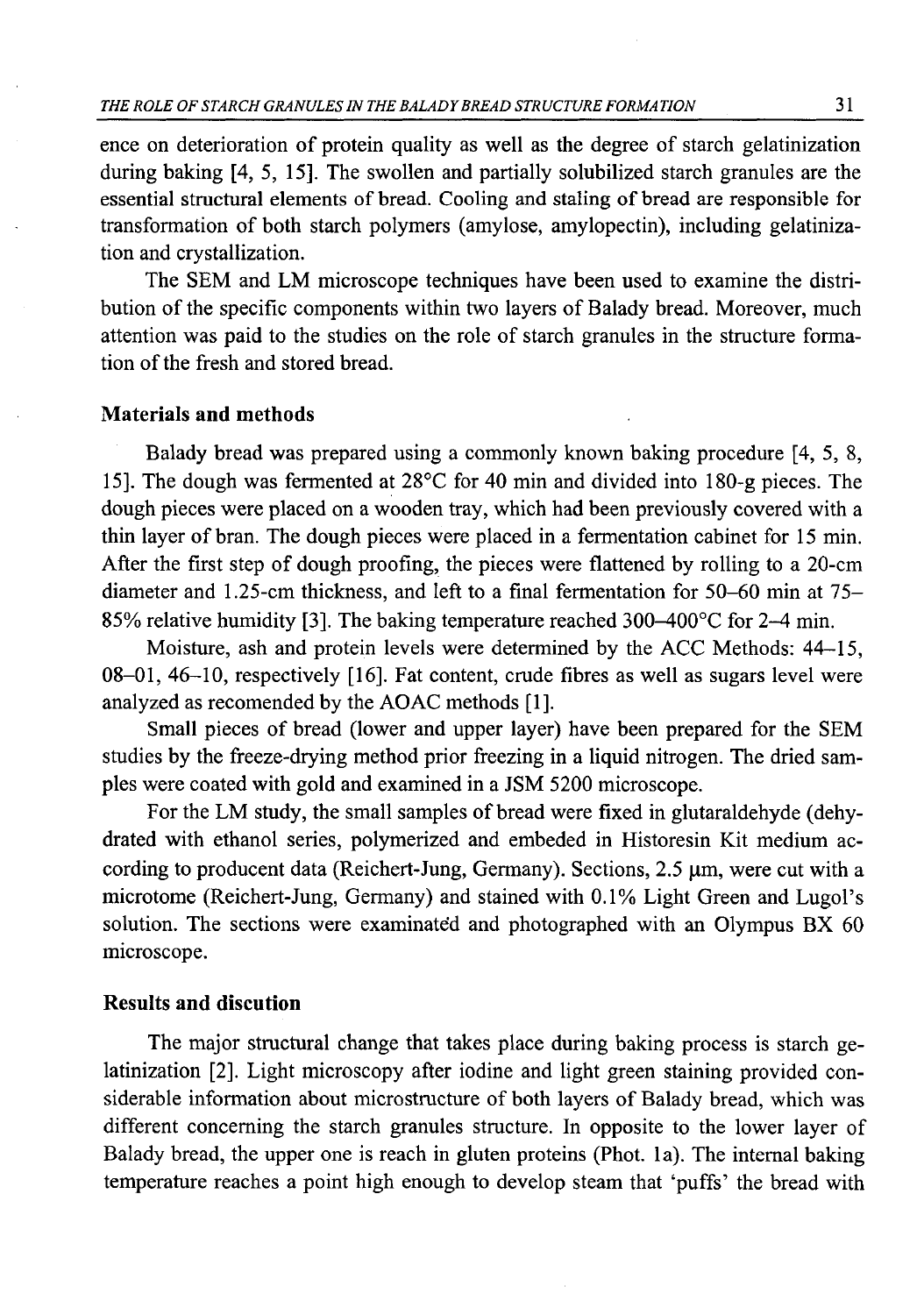

#### Phot. 1. LM pictures of Balady bread;

*AJ* upper layer of fresh bread; B/ lower layer of fresh bread; C/ upper layer after 48 hours of storage; D/ lower layer after 48 hours of storage.

almost explosive rapidity [6, 16]. Thus, the baking conditions as well as moisture content can affect significantly the changes in the protein structure resulting in a greater extent in protein redistribution mainly to the upper layer of bread. The structure of upper layer is created mostly by the continuos protein matrix with swollen starch granules embedded in it. The lower layer of bread (Phot, lb) seems to be poorer in gluten proteins and consists mainly of gelatinized starch granules being in the higher stage of destruction. There is also observed an evident leakage of solubilized amylose through the equatorial groove to the intergranular space. The swollen starch granules together with solubilized amylose and amylopectin phase form a tightly-packed gel-like system. An interesting phenomenon, consisting in the different mechanism of starch gelatinization between the two bread layers could be also observed. The upper layer consists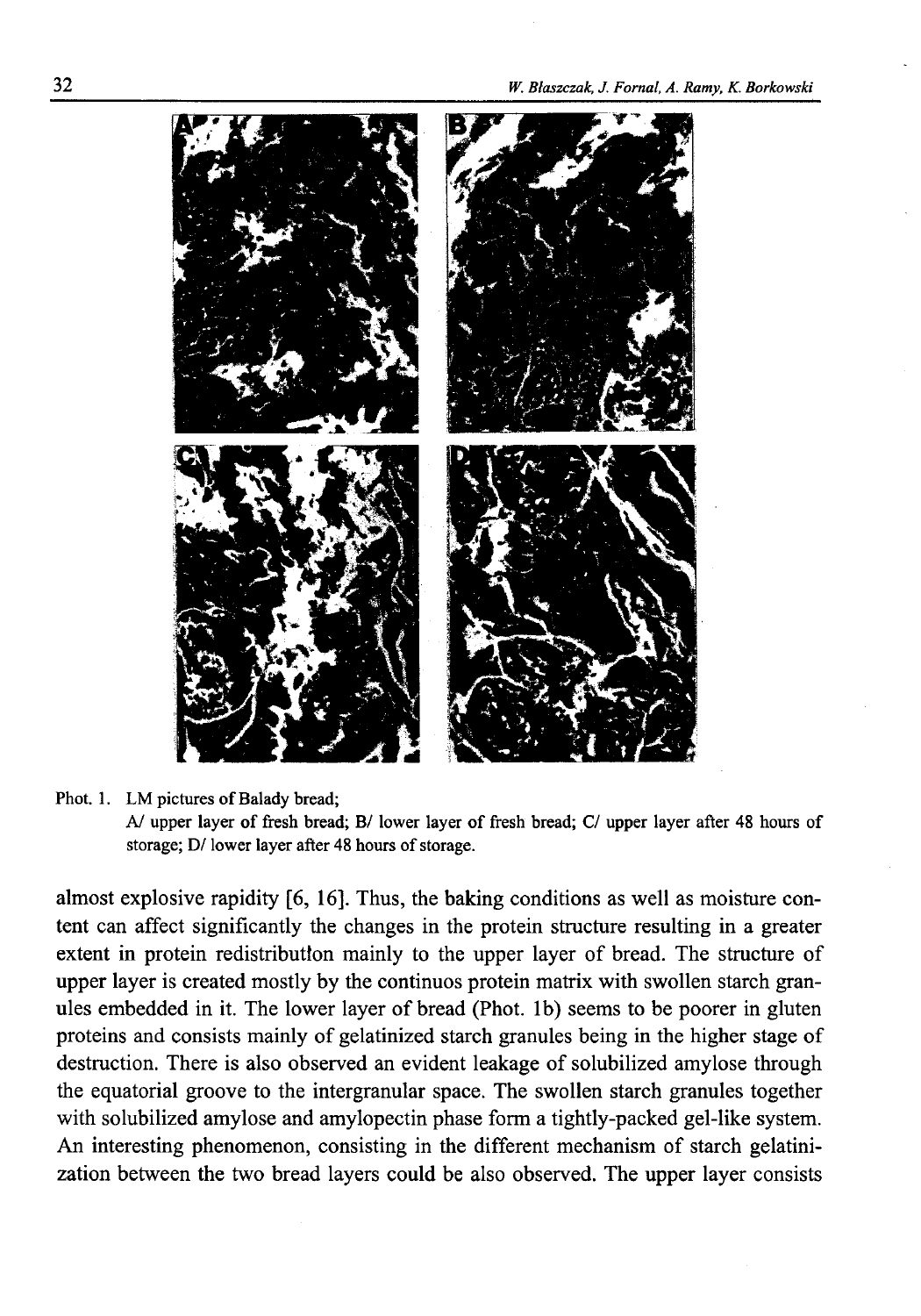of much less swollen starch granules at the first stage of swelling (elongated, lens shape A-type granules), while amylopectin-reach granules from the lower one are characterized by tangential deformation. These strongly pronounced microstructural changes in lower layer of Balady bread could be visible probably due to an easier access of starch to water in this part of bread as well as to a direct contact with the hot metal part in the oven. According to Faridi&Rubenthaler [6] the extent of starch gelatinization (under similar conditions) was generally higher for granules from centermost part of the loaf (85% for the lower crust), than that of granules from the exterior one (83.8% for the upper crust).

In order to obtain some additional details on starch and protein microstructure from layers of fresh Balady bread, the SEM technique was also performed. The continuos phase of the upper layer of Balady bread (Phot. 2a) seems to be composed of geletinized starch granules mounted in a gluten matrix.The characteristic filaments belonging to the solubilized and free amylose phase were visible in the lower layer of Balady bread (Phot. 2b).

Changes that occur during cooling and storage of starchy products are mainly related to retrogradation. Bread staling affects the starch microstructure as well as can influence gluten protein, what results from release of free water from retrograding starch granules. Redistribution, i.e. mobility of the free water in the whole crumb of bread, seems to be strongly related to the quality of gluten protein as well as starch properties [9, 18]. Water diffusion in staling bread was explained by Hoseney [10], as displacements of the molecule toward next-neighbouring binding sites, like -OH groups of the glucose units of polysaccharide molecules able to form hydrogen bonds. It is well known that during storage time water mobility decreases and the crumb structure becomes more firmer. In case of Balady bread the moisture content is not so high (Table 1). It is probably due to the moisture loss by evaporation during and immediately after oven baking as well as fast water redistribution between both layers.

**Table 1**

|                     | content % (dwb) |
|---------------------|-----------------|
| ash                 | 1.01            |
| fiber               | 1.16            |
| lipids              | 1.32            |
| protein             | 15.5            |
| moisture            | 30.0            |
| total carbohydrates | 81.08           |

Chemical composition of fresh Balady bread.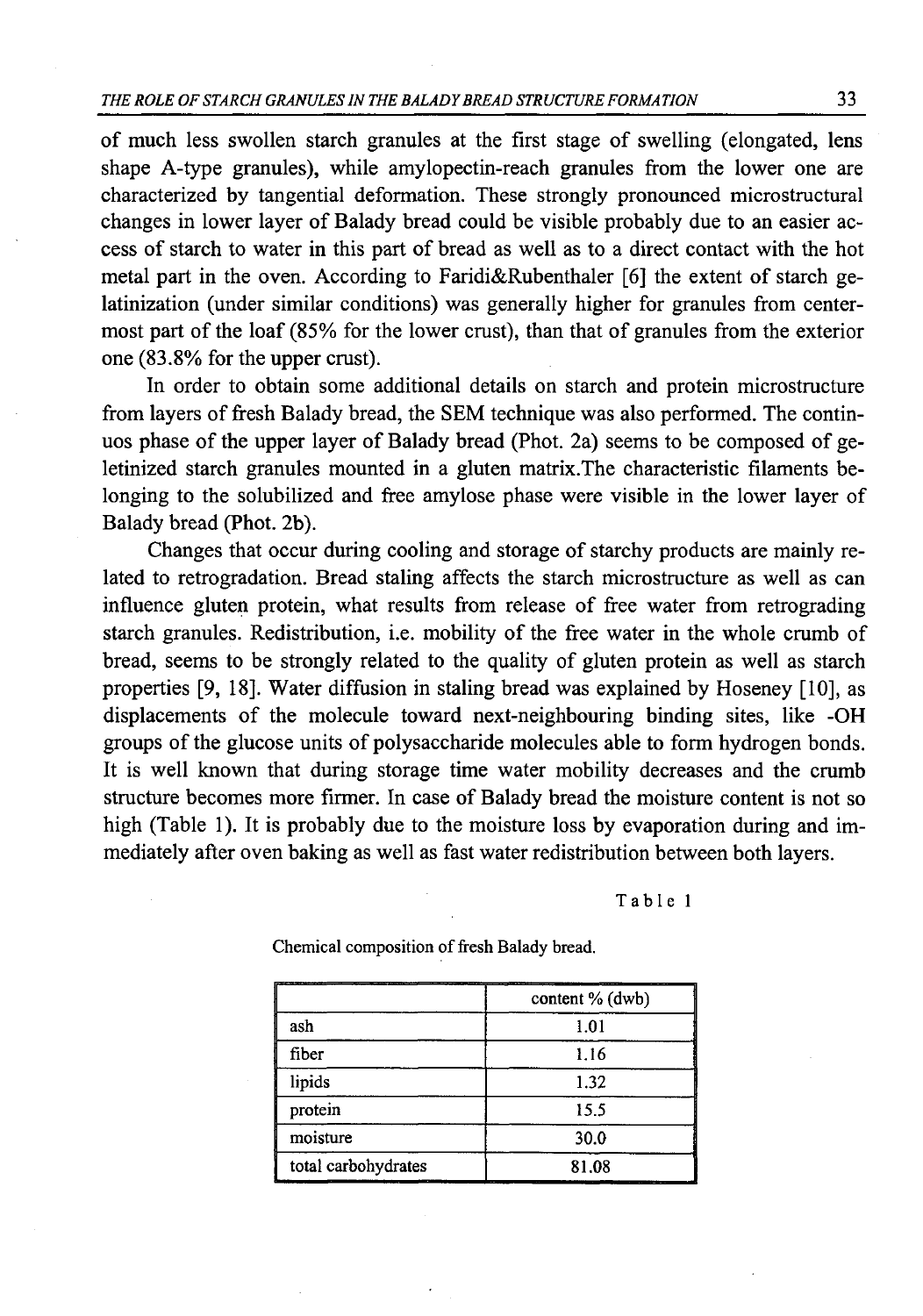

Phot. 2. SEM pictures of Balady bread;

*AJ* upper layer of fresh bread; B/ lower layer of fresh bread; C/ upper layer after 48 hours of storage; D/ lower layer after 48 hours of storage.

The microstructure of Balady bread after three days of storage differs from that of the fresh one mainly in the starch granules structure. The amylose, which was observed in fresh bread as a gel-like particles, now it seems to be strongly associated with amylopectin remnants and gluten protein matrix (Phot. lc,d). The microstructural changes of amylose released (fresh bread) into insoluble crystallites are possible due to redistribution of free water as well as dehydratation of soluble starch during bread storage. The aggregated amylose can be expected to have a stabilizing effect on the gluten protein matrix (Phot, lc) and probably it is responsible for the firmness of bread. [2, 12, 13, 19]. Photo Id shows the field of the lower layer of stored Balady bread. The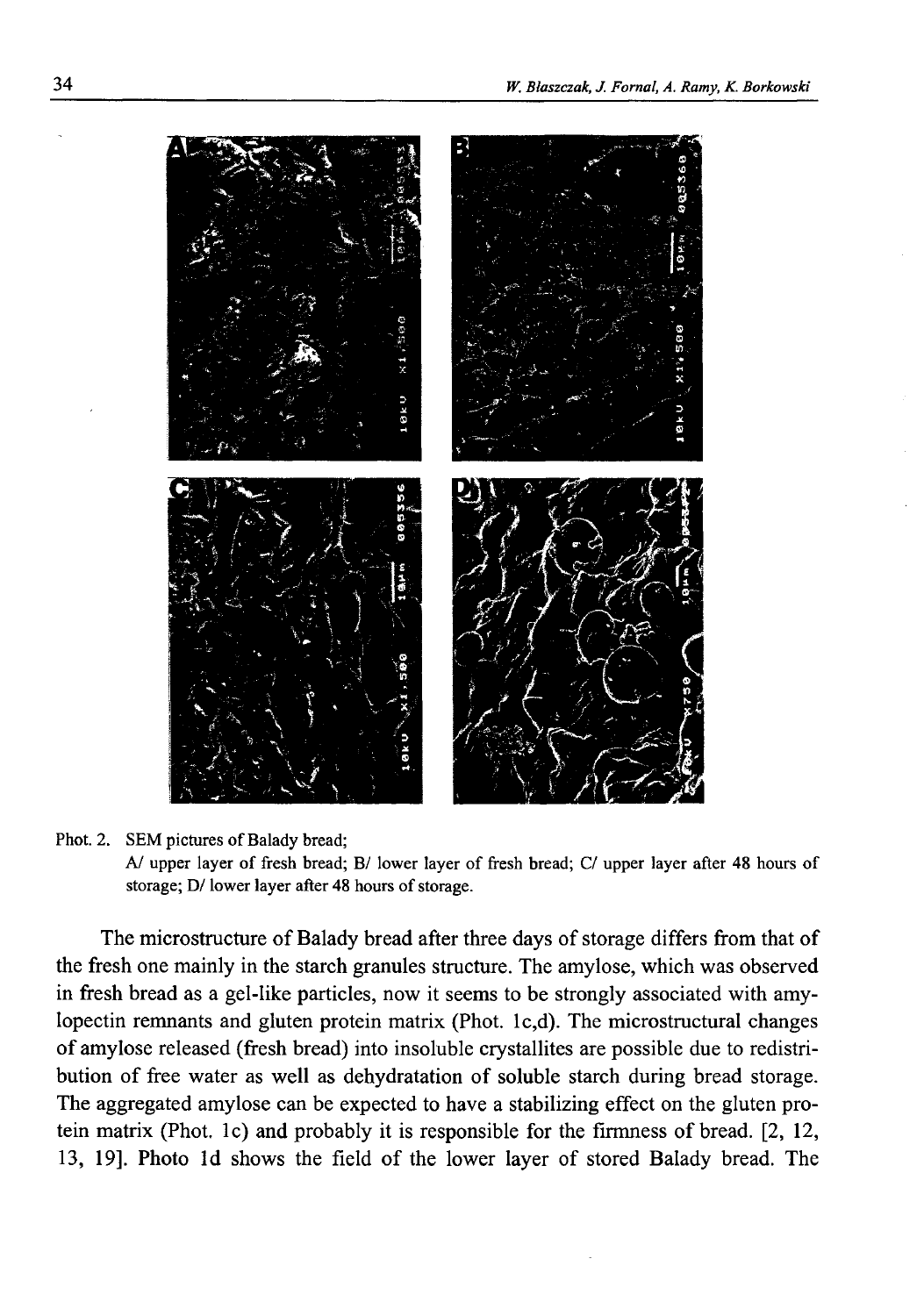changes in appearance of granule remnants (more shrunken, darker) seem to be a reason of rapid reorganization of the starch biopolymers within their structure [7]. Also the lack of solubilized amylose, observed in the lower layer of bread, can be connected with stronger dehydratation caused by ageing, as compared to the upper layer. According to these changes, it can be stated that the higher degree of granules gelatinization as well as presence of solubilized amylose strongly affected the starch retrogradation, during bread storage, especially in its lower layer.

In opposite to the above-mentioned observations, Faridi&Rubenthaler [6] reported that the main soluble starch material leached from crumb of freshly baked (415°C, 2 min) bread was predominantly amylopectin 1.62%. At the total amount of soluble starch material (2.42%), the amylose content was only 0.80%. They reported progressively decrease in amount of soluble starch (1,18%) as well as marked decrease in pasting properties after 48 hours of bread storage. Rapid and significant decrease in the amylose content (0.16%), obtained by these authors after 48 hours of storage, confirms our microscopic observations that amylose underwent retrogradation at a more rapid rate as compared to amylopectin (1.02%).

However, the mechanizm of retrogradation affects not only changes in the amylose structure [7]. Several authors suggested that during bread staling also some changes in the amylopectin structure, i.e. its recrystallization, take place, being the main cause of bread firming  $[6, 17]$ . Inagaki and Seib  $[11]$  clearly proved that the amylopectin recrystallization is stronger associated with crumb firming than amylose. The SEM photo 2c, seems to confirm this hypothesis, due to a bigger surface area of highly swollen and elongated amylopectin-reach granules they probably could easier interact with gluten protein matrix. In contrary, the presence of solubilized amylose (the gel-like phase) surrounding the swollen granules results in the formation of a strong gel on cooling as was shown on SEM photo 2d. These observations are in accordance with Martin et al., [14] suggestions about passive role of swollen starch granules in the crumb firming.

### **REFERENCES**

- [1] A.O.A.C.: Official methods of Analysis 12th ed. Association of Official Analytical Chem. Washington, D.C., U.S.A. 1980.
- [2] Autio K., Parkkonen T., Fabritius M.: Cereal Foods World, 8 (42), 1997, 702.
- [3] Doery W.: Cereal Foods World, **28,** 1983, 677.
- [4] Faridi H.A.: Wheat Chemistry and Technology, ch.8, 457-508, Y.Pomeranz, ed. Am. Assoc. Cereal Chemists 1988, Inc., St. Paul MN.
- [5] Faridi H.A., Rubenthaler G.L.: Cereal Chem., **60** (1), 1983b, 74.
- [6] Faridi H.A., Rubenthaler G.L.: Cereal Chem., **61** (2), 1984, 151.